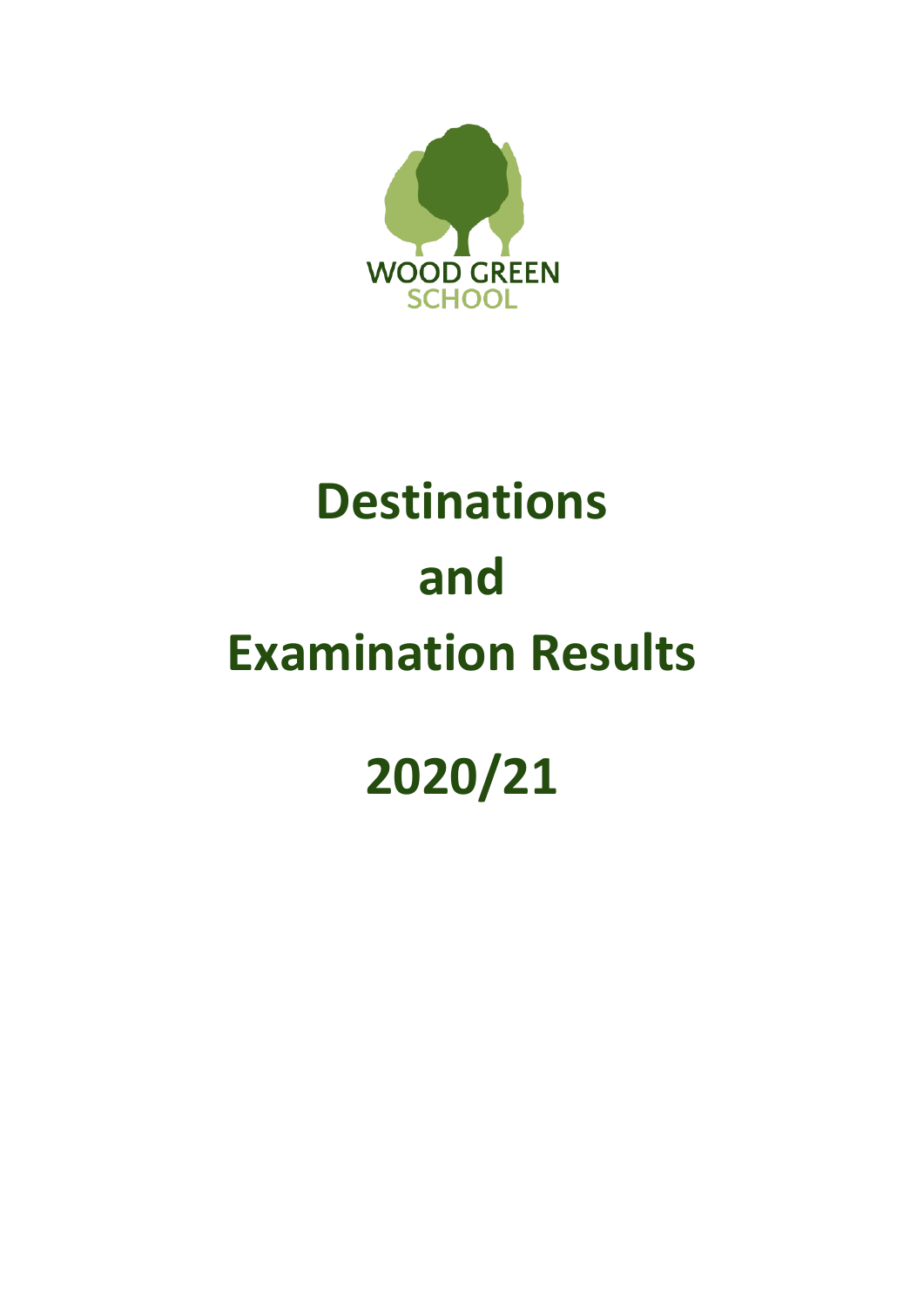### **CONTENTS**

| GCSE RESULTS 2021 - HEADLINE MEASURES       | PAGE 3             |
|---------------------------------------------|--------------------|
| GCSE RESULTS 2021 - DEPARTMENTAL RESULTS    | PAGE 3             |
|                                             |                    |
| BTEC RESULTS 2021 - DEPARTMENTAL RESULTS    | PAGE 4             |
|                                             |                    |
| <b>GCSE RESULTS 2021 - DESTINATIONS</b>     | PAGE 4             |
|                                             |                    |
| A LEVEL RESULTS 2021 - OVERVIEW             | PAGE 5             |
|                                             |                    |
| A LEVEL RESULTS 2021 - DEPARTMENT OVERVIEW  | PAGES <sub>5</sub> |
|                                             |                    |
| A LEVEL RESULTS 2021 - YEAR 12EPQ RESULTS   | PAGE 5             |
|                                             |                    |
| SIXTH FORM DESTINATIONS - SUMMARY           | PAGE 6             |
|                                             |                    |
| <b>FULL LIST OF SIXTH FORM DESTINATIONS</b> | PAGES 6/7          |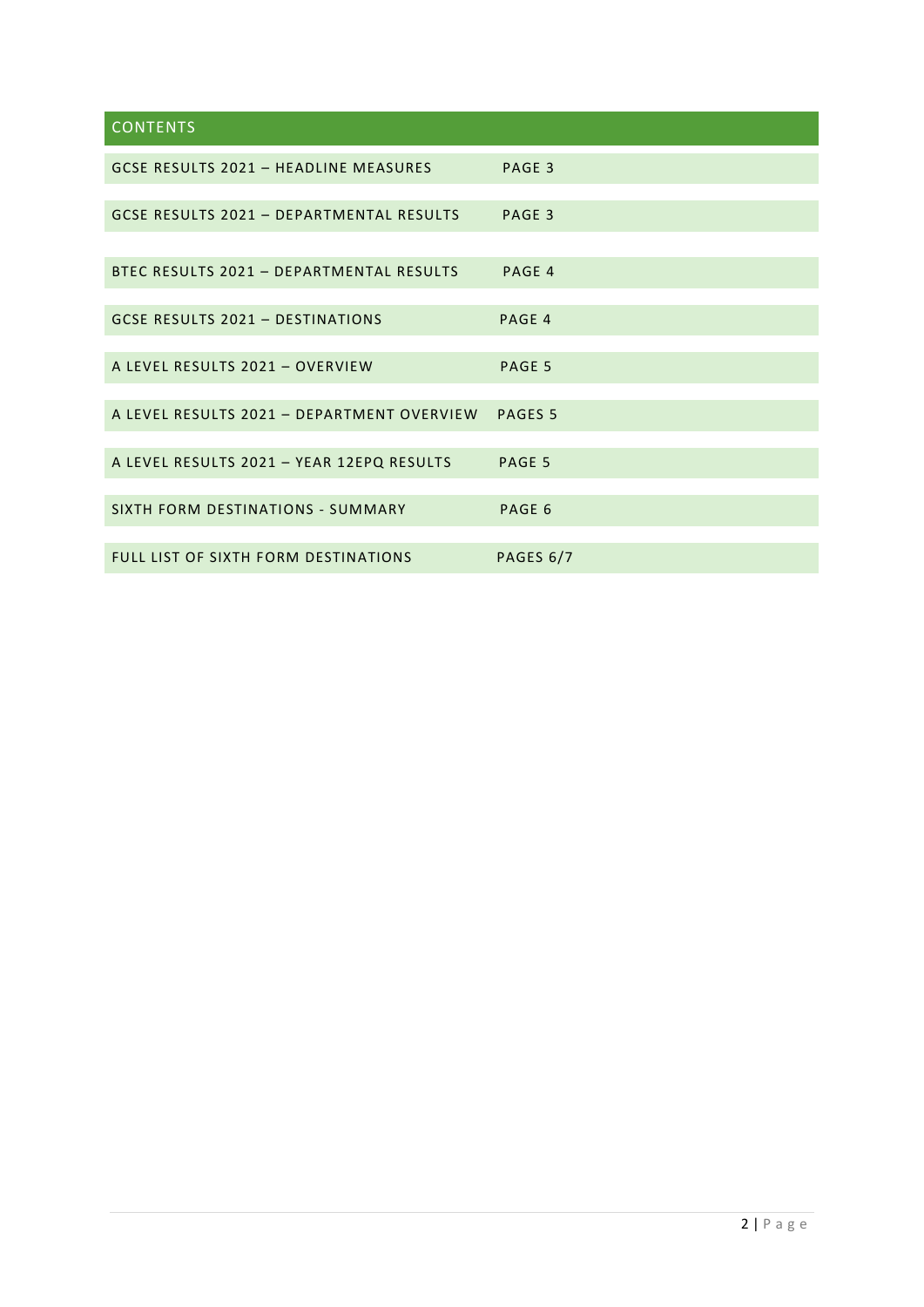## **2021 PUBLIC EXAMINATION RESULTS**

#### GCSE RESULTS 2021 (PROGRESS 8 NOT MEASURED IN 2021)

#### % HEADLINE MEASURES

|      | <b>P8*</b> | A8   | Eng $4+$              | Eng $5+$ | <b>Maths</b><br>$4+$ | <b>Maths</b><br>$5+$ | E & M 4+ | E and M<br>5+ | <b>Entered</b><br><b>EBacc</b> | <b>Achieving</b><br>Ebacc** |
|------|------------|------|-----------------------|----------|----------------------|----------------------|----------|---------------|--------------------------------|-----------------------------|
| 2021 | n/a        | 48.7 | 7 <sub>0</sub><br>75. | 57       |                      | 54                   | 66       | 47            | 55                             | 25                          |

#### FEMALE

|      | <b>P8*</b> | A8    | Eng $4+$ | Eng 5+ | <b>Maths</b> | <b>Maths</b><br>$5+$ | E & M 4+ | E and M<br>$5+$ | <b>Entered</b><br><b>EBacc</b> | <b>Achieving</b><br>Ebacc** |
|------|------------|-------|----------|--------|--------------|----------------------|----------|-----------------|--------------------------------|-----------------------------|
| 2021 | n/a        | 51.46 | 78       | 64     | 70           | 54                   | 65       | 52              | 34                             | 30                          |

#### MALE

|      | P8* | A8    | Eng $4+$                               | Eng 5+ | <b>Maths</b><br>$4+$ | <b>Maths</b><br>5+ | E & M 4+ | E and M<br>5+ | <b>Entered</b><br><b>EBacc</b> | <b>Achieving</b><br>Ebacc** |
|------|-----|-------|----------------------------------------|--------|----------------------|--------------------|----------|---------------|--------------------------------|-----------------------------|
| 2021 | n/a | 45.85 | $\overline{\phantom{a}}$<br>, <u>,</u> | 49     | ر ,                  | 55                 | 66       | 43            | 49                             | 20                          |

\*Link to the DfE for more information on Progress 8<https://www.gov.uk/government/publications/progress-8-school-performance-measure> \*\*Link to the DfE for more information on the Ebac[c https://www.gov.uk/government/publications/english-baccalaureate-ebacc/english-baccalaureate-ebacc](https://www.gov.uk/government/publications/english-baccalaureate-ebacc/english-baccalaureate-ebacc)

#### GCSE DEPARTMENTAL RESULTS

|                         | $9 - 7$ | $9 - 5$ | $9 - 4$ |                |
|-------------------------|---------|---------|---------|----------------|
| Subject                 | $\%$    | %       | $\%$    | <b>Entries</b> |
| <b>Art Fine</b>         | 19      | 65      | 77      | 26             |
| Biology                 | 59      | 85      | 93      | 81             |
| <b>Business Studies</b> | 44      | 74      | 82      | 39             |
| Chemistry               | 46      | 72      | 85      | 81             |
| Computer Science        | 46      | 75      | 79      | 24             |
| Drama                   | 34      | 69      | 78      | 32             |
| English Language        | 28      | 59      | 76      | 164            |
| English Literature      | 16      | 49      | 69      | 160            |
| French                  | 43      | 81      | 89      | 37             |
| Geography               | 35      | 71      | 85      | 34             |
| German                  | 23      | 53      | 77      | 43             |
| Graphic Communication   | 24      | 60      | 80      | 25             |
| History                 | 34      | 61      | 74      | 93             |
| <b>Mathematics</b>      | 25      | 58      | 76      | 165            |
| Physical Education      | 48      | 78      | 87      | 23             |
| Physics                 | 49      | 84      | 96      | 81             |
| Religious Studies       | 38      | 53      | 69      | 45             |
| Science Synergy         | 0       | 7       | 25      | 28             |
| Science Trilogy         | 12      | 47      | 61      | 57             |
| <b>Textiles</b>         | 27      | 82      | 100     | 11             |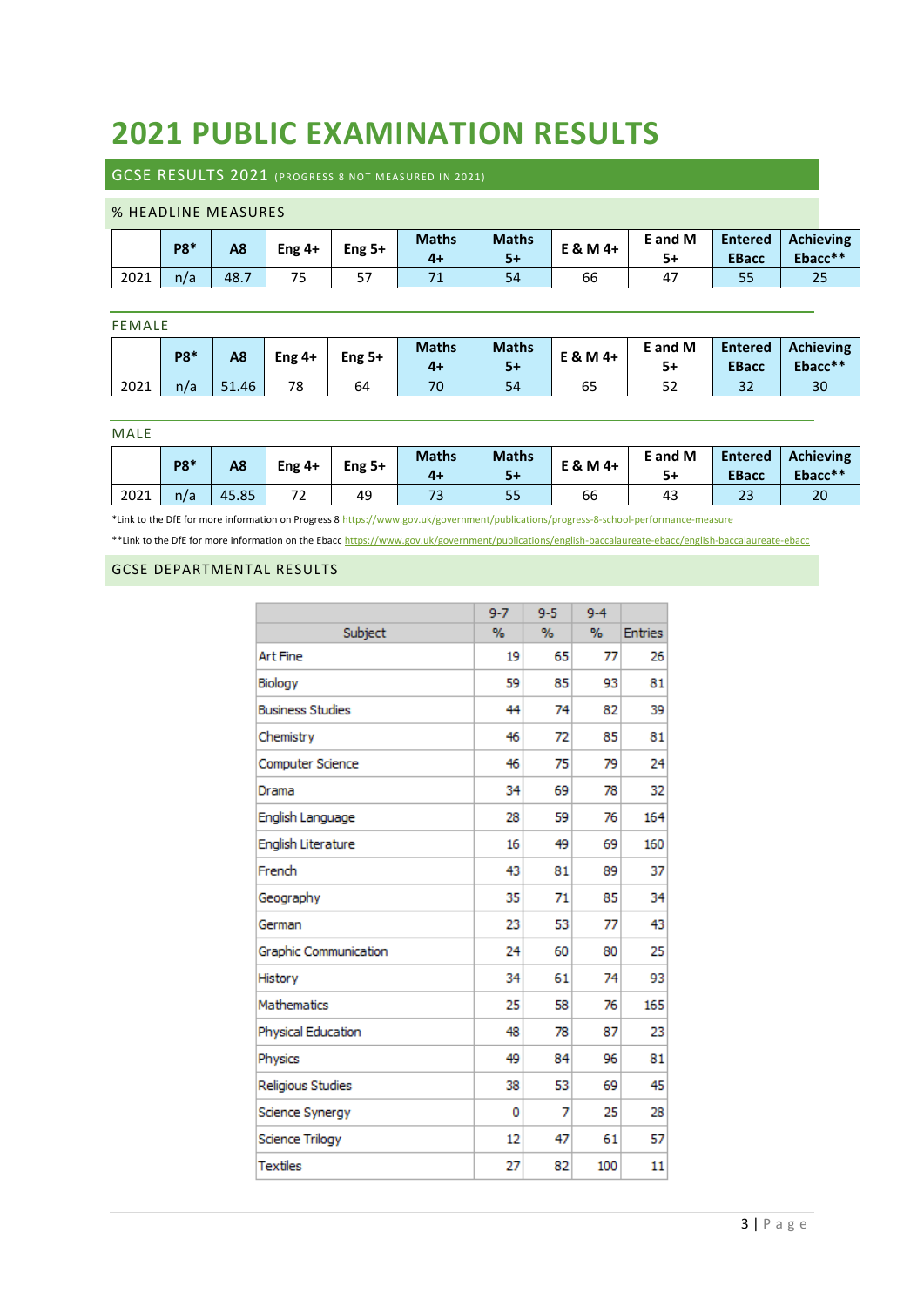#### BTEC DEPARTMENTAL RESULTS

|                                |   | Lvl 2 D*- D   Lvl 2 D* - M   Lvl 2 D* - P |    |                |
|--------------------------------|---|-------------------------------------------|----|----------------|
| Subject                        | % | ℆                                         | %  | <b>Entries</b> |
| Digital Information Technology |   |                                           |    | 25             |
| Health & Social                |   |                                           | 64 |                |

#### DESTINATIONS – POST 16



| <b>Intended Destination</b> | Number |
|-----------------------------|--------|
| A&W College                 | 48     |
| Not yet known               | 6      |
| <b>Other College</b>        | 20     |
| Other school                | З      |
| Oxford College              | 10     |
| Stay at Wood Green          | 84     |
| Training/apprenticeship     | 10     |
|                             | 181    |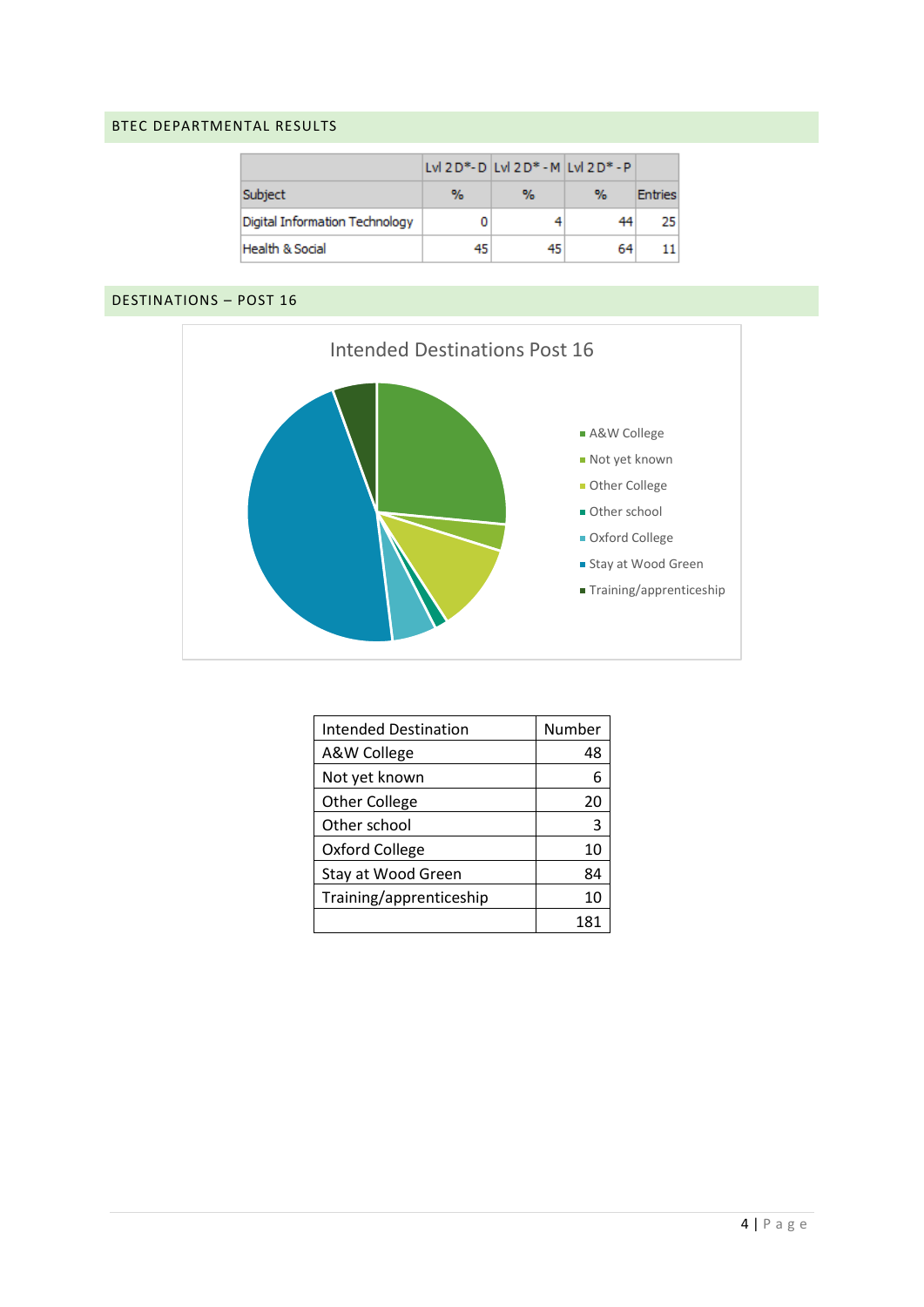#### A LEVEL RESULTS 2021

#### A LEVEL RESULTS – SCHOOL OVERVIEW

|      | $A^* - A$<br>% | $A^* - B$<br>% | $A^*$ -C<br>٥/<br>70 | $A^*$ -E<br>% |
|------|----------------|----------------|----------------------|---------------|
| 2021 | 42             | 66             | 86                   | 99            |

#### A LEVEL RESULTS DEPARTMENT OVERVIEW

|                                        | $A^*$ to $A$ | $A^*$ to $B$ | $A^*$ to C | $A^*$ to $E$ |                |
|----------------------------------------|--------------|--------------|------------|--------------|----------------|
| Subject Name                           | $\%$         | $\%$         | %          | %            | <b>Entries</b> |
| A - Art & Design                       | 27           | 53           | 93         | 100          | 15             |
| A - Biology                            | 50           | 73           | 81         | 100          | 26             |
| A - Chemistry                          | 45           | 60           | 65         | 100          | 20             |
| A - Design Technology (Product Design) | 71           | 86           | 86         | 100          | 7              |
| A - Drama & Theatre Studies            | 60           | 80           | 100        | 100          | 5              |
| A - Economics                          | 27           | 45           | 64         | 100          | 11             |
| A - Economics HBS                      | 14           | 43           | 100        | 100          | 7              |
| A - English Literature                 | 50           | 67           | 83         | 100          | 6              |
| A - French                             | 100          | 100          | 100        | 100          | 3              |
| A - Further Maths                      | 50           | 50           | 50         | 100          | 2              |
| A - Geography                          | 0            | 83           | 100        | 100          | 6              |
| A - History                            | 38           | 85           | 92         | 100          | 13             |
| A - Mathematics                        | 56           | 70           | 85         | 96           | 27             |
| A - Physical Education                 | 57           | 57           | 71         | 100          | 7              |
| A - Physics                            | 29           | 36           | 64         | 100          | 14             |
| A - Psychology                         | 58           | 88           | 94         | 100          | 33             |
| A - Religious Studies                  | 44           | 56           | 100        | 100          | 9              |
| A - Sociology                          | 18           | 47           | 100        | 100          | 17             |

#### YEAR 12 EPQ RESULTS 2021

|                        |    |      | $A^*$ to A $A^*$ to B $A^*$ to C $A^*$ to E |      |                |
|------------------------|----|------|---------------------------------------------|------|----------------|
| Subject Name           | %  | $\%$ | $\%$                                        | $\%$ | <b>Entries</b> |
| Extended Project (EPQ) | 45 | 63   | 88                                          | 100  |                |

Students completed either a 5000 word research project, or created an artefact and piece of literary research alongside their product. We are delighted at the 100% pass rate, in particular given the fact that a mark of 50% is required to attain a pass grade.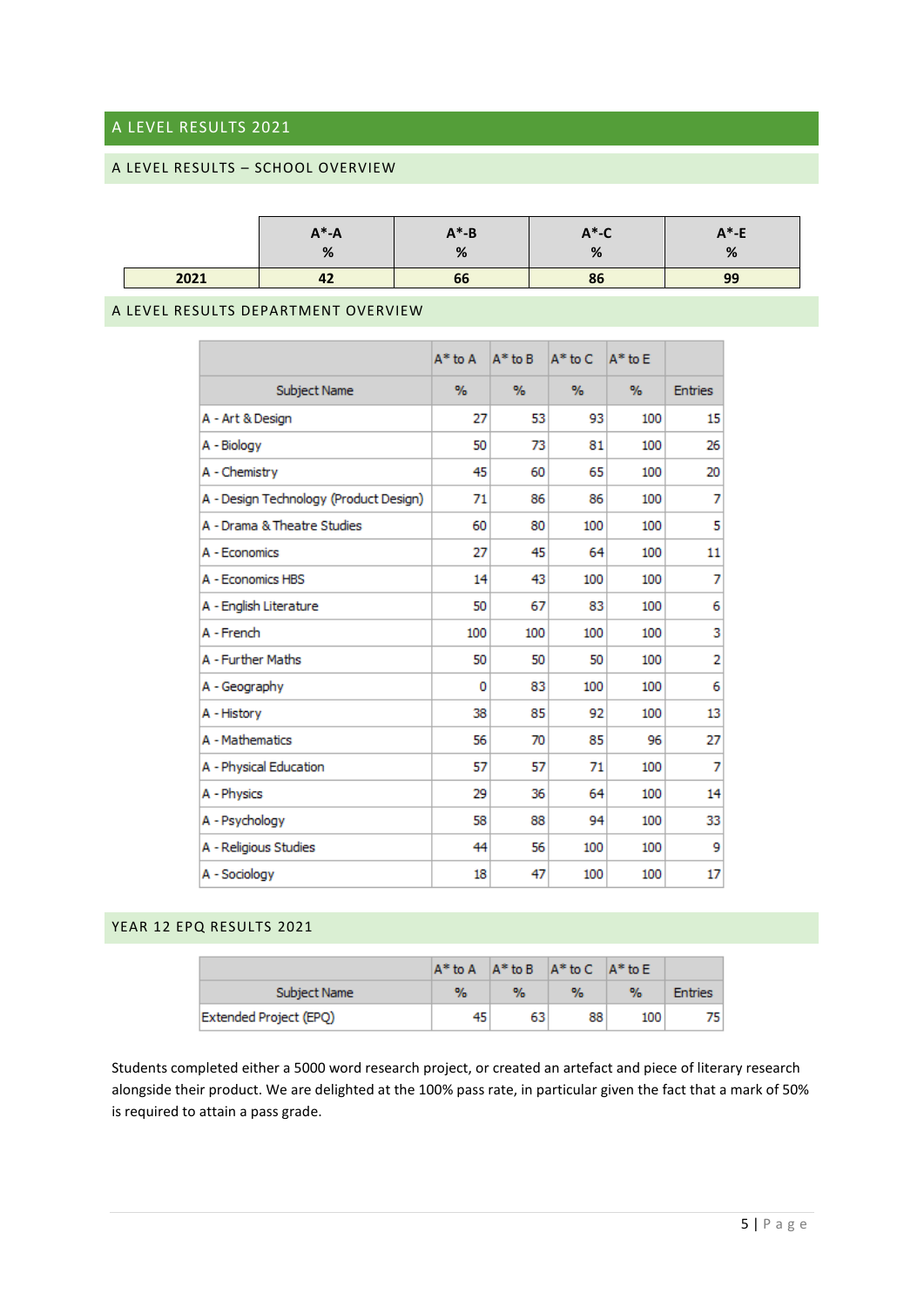#### SIXTH FORM DESTINATIONS

There were 77 students on roll.

| <b>Higher Education</b> |  |
|-------------------------|--|
| Apprenticeship          |  |
| Gap Year                |  |
| Employment              |  |
| Seeking employment      |  |

LIST OF SIXTH FORM HIGHER EDUCATION DESTINATIONS

| <b>Subject</b>                                  | <b>Destination</b>                   |
|-------------------------------------------------|--------------------------------------|
| Advertising, Public Relations and Branding      | <b>Middlesex University</b>          |
| <b>Aeronautical Engineering</b>                 | University of Salford                |
| American Studies and English                    | University of Nottingham             |
| Architecture                                    | <b>Cardiff University</b>            |
| <b>Biochemistry with Professional Placement</b> | University of Birmingham             |
| <b>Biological Sciences</b>                      | <b>Oxford Brookes University</b>     |
| Biology[MSci]                                   | University of Manchester             |
| <b>Business</b>                                 | Nottingham Trent University          |
| <b>Business and Comp</b>                        | University of West England (Bristol) |
| <b>Business and Management</b>                  | <b>Brunel University London</b>      |
| <b>Business Economics</b>                       | <b>Birmingham City University</b>    |
| <b>Business Management</b>                      | University of Southampton            |
| <b>Business Management</b>                      | <b>Cardiff University</b>            |
| <b>Business Psychology</b>                      | Manchester Metropolitan University   |
| <b>Computer Animation Technical Arts</b>        | <b>Bournemouth University</b>        |
| <b>Criminology and Sociology</b>                | University of Gloucestershire        |
| <b>Criminology and Sociology</b>                | <b>Bath Spa University</b>           |
| Criminology with Law                            | <b>Bournemouth University</b>        |
| <b>Economics and Politics</b>                   | University of Sheffield              |
| English Literature with Creative Writing        | University of East Anglia UEA        |
| Equine Performance and Rehabilitation           | <b>Hartpury University</b>           |
| <b>Fashion Management</b>                       | Jimmy Choo London School of Fashion  |
| <b>Film Production</b>                          | Solent University (Southampton)      |
| <b>Financial Mathematics</b>                    | <b>Cardiff University</b>            |
| <b>Forensic Science</b>                         | <b>Bournemouth University</b>        |
| <b>Foundation Built Environment</b>             | <b>Oxford Brookes University</b>     |
| History                                         | University of Exeter                 |
| History and Modern Languages & Cultures         | University of Sheffield              |
| <b>Interior Design</b>                          | <b>Bath Spa University</b>           |
| <b>International Business</b>                   | <b>UWE Bristol</b>                   |
| Law                                             | Swansea University                   |
| Law                                             | <b>Cardiff University</b>            |
| Law with Business                               | University of Exeter                 |
| Law with Criminology                            | University of Portsmouth             |
| Law with Politics                               | University of Hull                   |